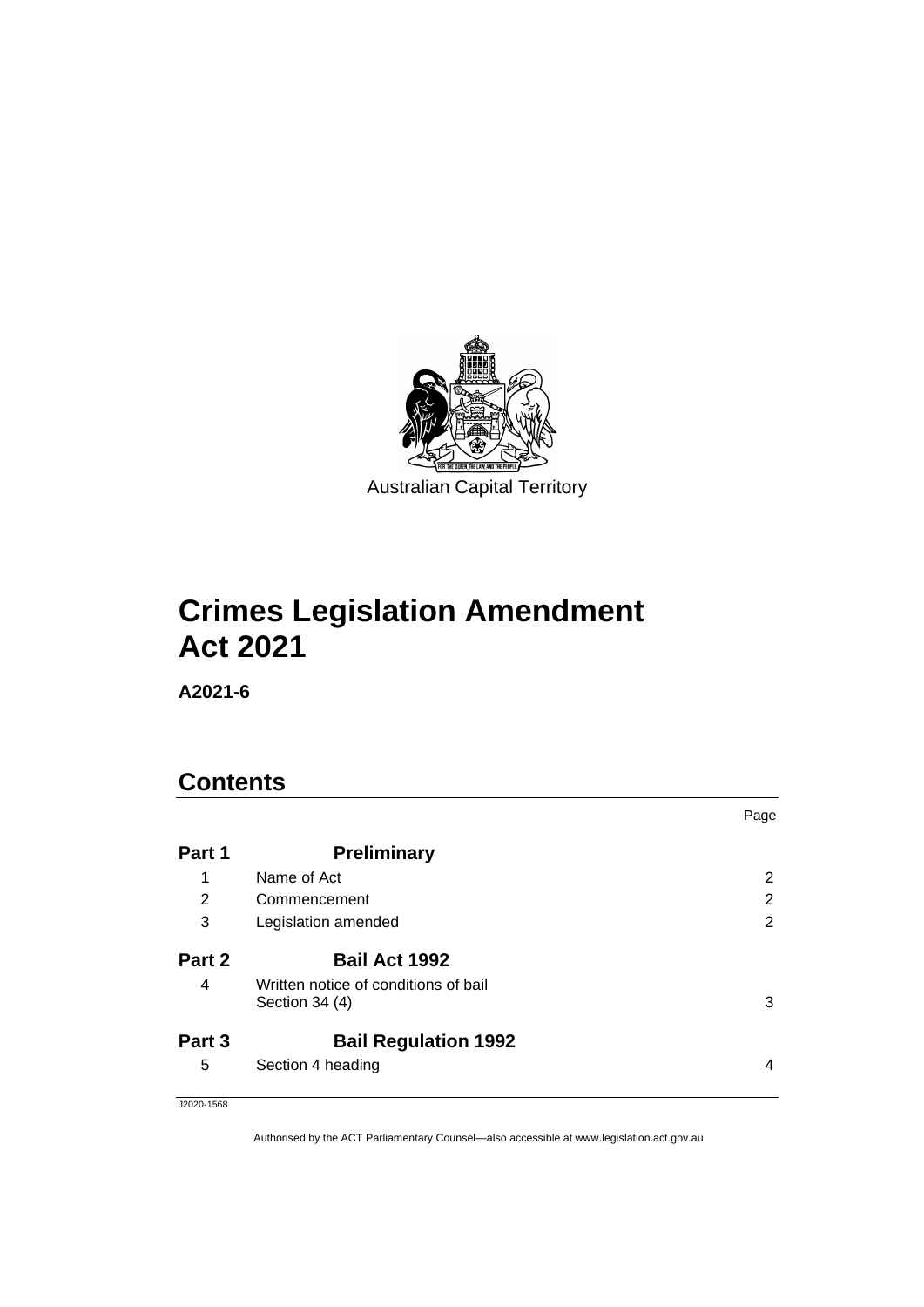| . .<br>× |  |
|----------|--|

| Part 4         | <b>Confiscation of Criminal Assets Act 2003</b>                                                      |                |
|----------------|------------------------------------------------------------------------------------------------------|----------------|
| 6              | Making of exclusion orders-ordinary offences                                                         |                |
|                | Section 76 (1) (a)                                                                                   | 5              |
| $\overline{7}$ | Section 76 (1) (b)                                                                                   | 5              |
| 8              | Making of exclusion orders-serious offences<br>Section 77 (1) (a)                                    | 5              |
| 9              | Section 77 (1) (b)                                                                                   | 6              |
| Part 5         | <b>Crimes (Sentence Administration) Act 2005</b>                                                     |                |
| 10             | Corrections officers to report breach of intensive correction order<br>obligations<br>Section 59 (2) | $\overline{7}$ |
| 11             | Arrest without warrant-breach of intensive correction order<br>obligations<br>Section 60 (3) and (4) | $\overline{7}$ |
| 12             | Arrest warrant-breach of intensive correction order obligations<br>Section 61 (2) (d)                | 8              |
| 13             | Section 61 (3) and note                                                                              | 8              |
| 14             | Board inquiry—breach of intensive correction order obligations<br>Section 62 (3), note               | 8              |
| 15             | Board powers-breach of intensive correction order obligations<br>Section 64 (2) (c), note            | 9              |
| 16             | Cancellation of intensive correction order on further conviction etc<br>New section 65 (2A) and (2B) | 9              |
| 17             | New section 65 (6)                                                                                   | 10             |
| Part 6         | <b>Criminal Code 2002</b>                                                                            |                |
| 18             | Serious vilification<br>Section 750 (2), definition of <i>threatening act</i> , paragraph (a)        | 11             |
| Part 7         | <b>Magistrates Court Act 1930</b>                                                                    |                |
| 19             | Institution of appeal<br>Section 209 (1)                                                             | 12             |

contents 2 Crimes Legislation Amendment Act 2021

A2021-6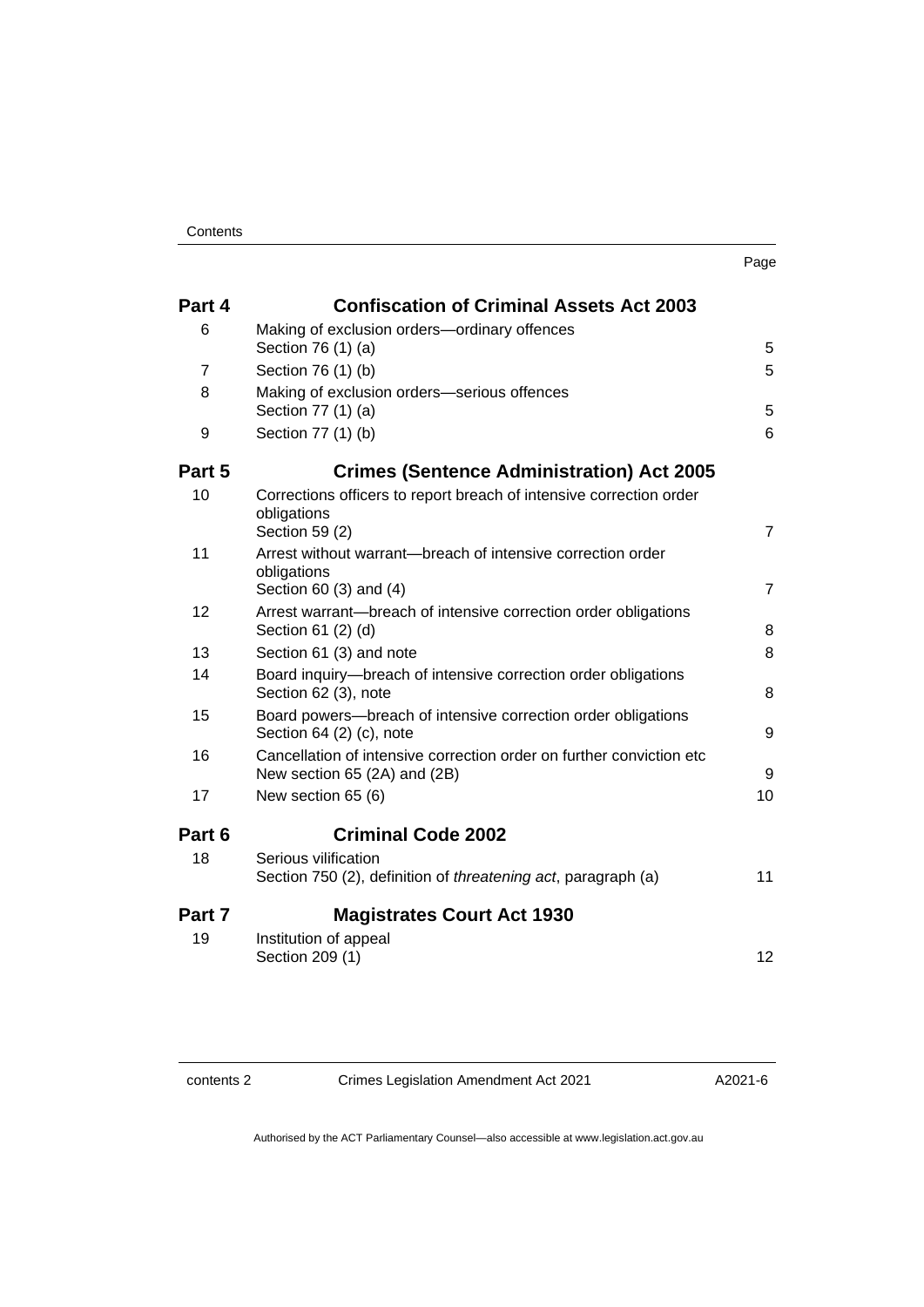

# **Crimes Legislation Amendment Act 2021**

**A2021-6**

ֺֺׅ֡֡֡֬֞

An Act to amend legislation about crimes, and for other purposes

The Legislative Assembly for the Australian Capital Territory enacts as follows:

J2020-1568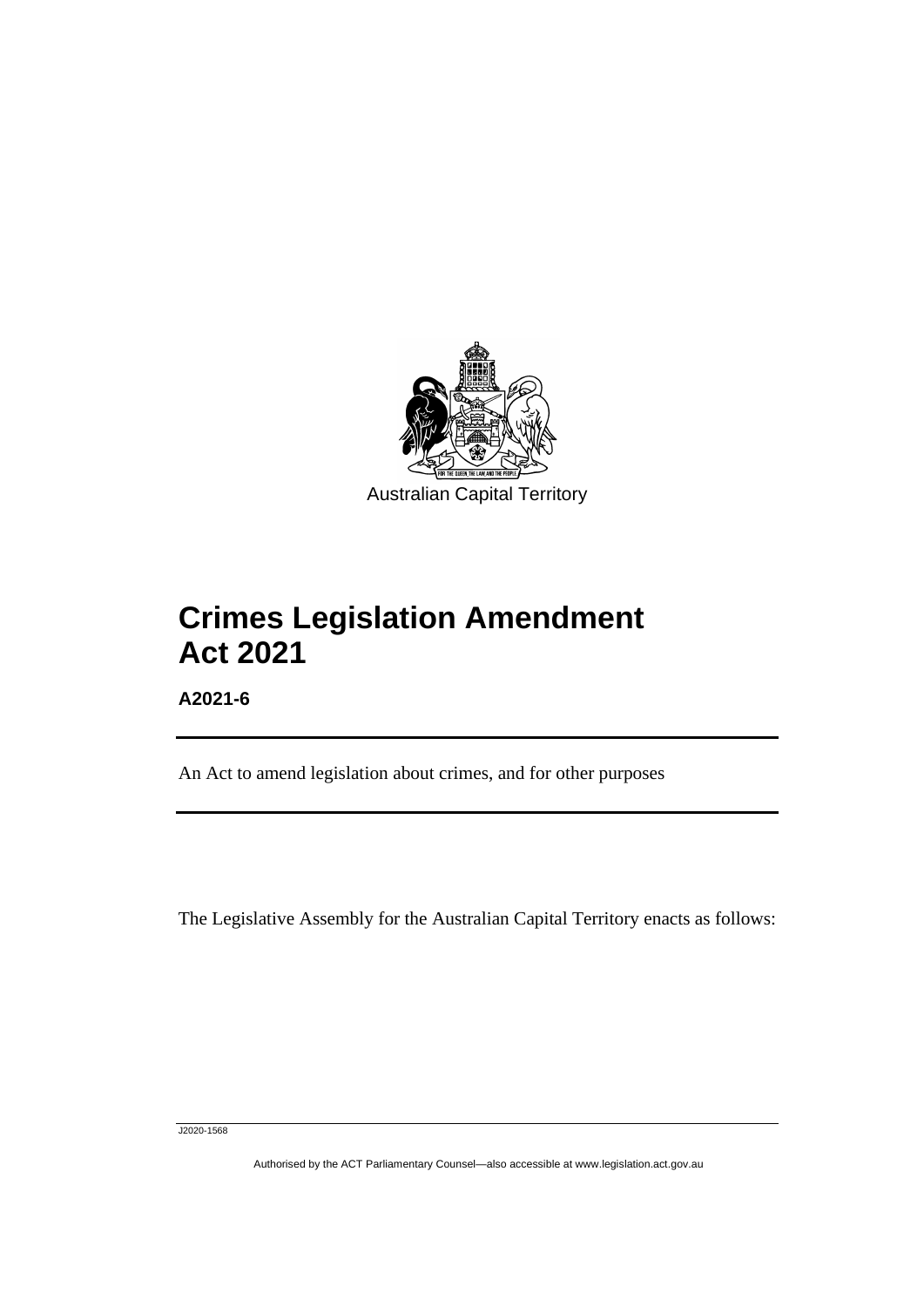#### Part 1 **Preliminary**

Section 1

# <span id="page-3-0"></span>**Part 1 Preliminary**

#### <span id="page-3-1"></span>**1 Name of Act**

This Act is the *Crimes Legislation Amendment Act 2021*.

#### <span id="page-3-2"></span>**2 Commencement**

This Act commences on the day after its notification day.

*Note* The naming and commencement provisions automatically commence on the notification day (see [Legislation Act,](http://www.legislation.act.gov.au/a/2001-14) s 75 (1)).

### <span id="page-3-3"></span>**3 Legislation amended**

This Act amends the following legislation:

- *[Bail Act 1992](http://www.legislation.act.gov.au/a/1992-8)*
- *[Bail Regulation 1992](http://www.legislation.act.gov.au/sl/1992-30)*
- *[Confiscation of Criminal Assets Act 2003](http://www.legislation.act.gov.au/a/2003-8)*
- *[Crimes \(Sentence Administration\) Act 2005](http://www.legislation.act.gov.au/a/2005-59)*
- *[Criminal Code 2002](http://www.legislation.act.gov.au/a/2002-51)*
- *[Magistrates Court Act 1930](http://www.legislation.act.gov.au/a/1930-21)*.

A2021-6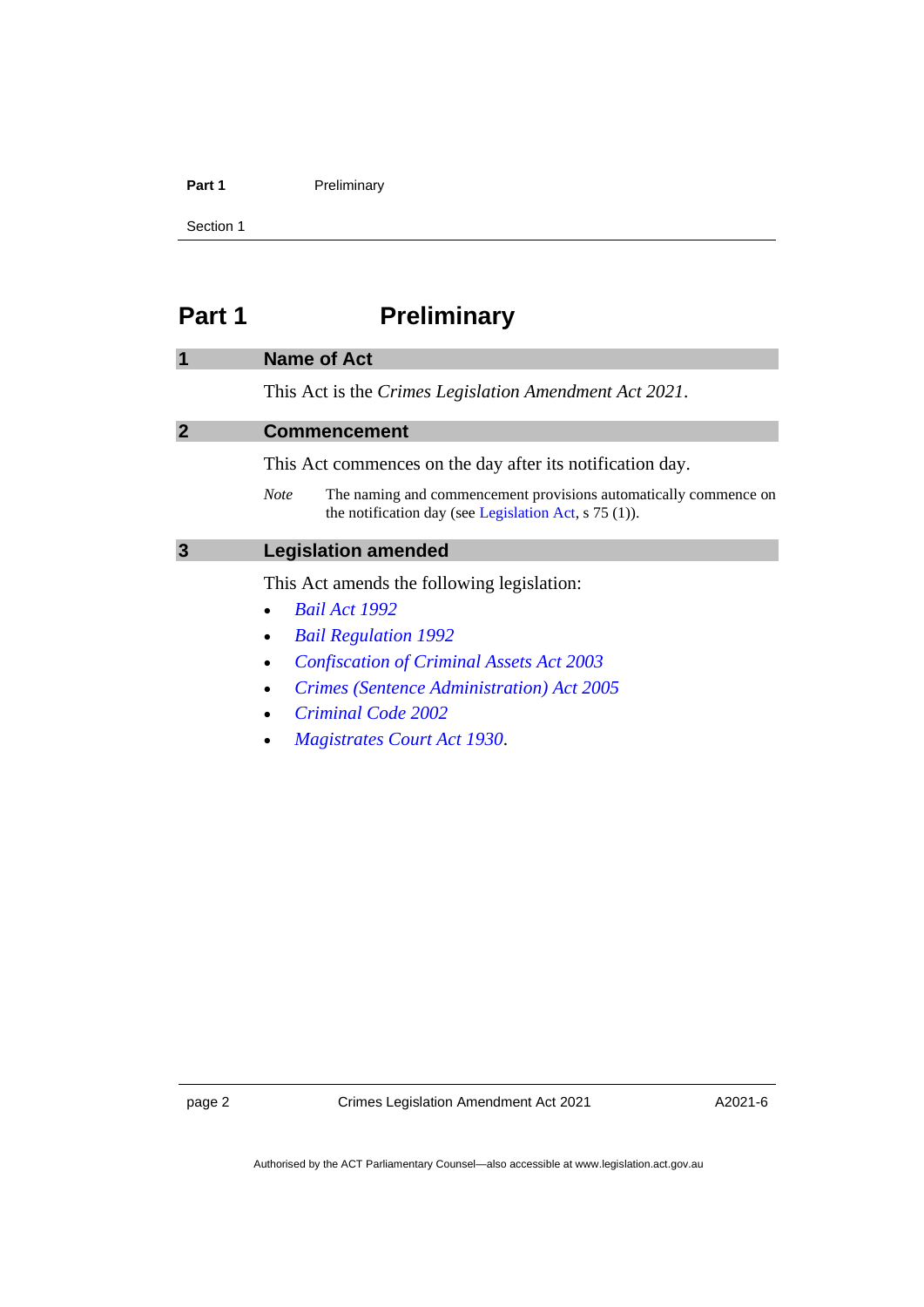# <span id="page-4-0"></span>**Part 2 Bail Act 1992**

## <span id="page-4-1"></span>**4 Written notice of conditions of bail Section 34 (4)**

#### *substitute*

- (4) A court continuing bail on an adjournment or a postponement of a proceeding must give the accused person written notice stating—
	- (a) that bail is continued until the proceeding resumes; and
	- (b) the place, day and time at which the proceeding will resume or, if that is not yet decided, that the proceeding will resume at a place, day and time stated in an additional written notice; and
	- (c) the conditions on which bail is allowed.
- (5) A notice under subsection (4) must be given—
	- (a) as soon as practicable—
		- (i) after deciding to continue bail; or
		- (ii) for an additional notice—after deciding the place, day and time for resuming the proceeding; and
	- (b) in a way—
		- (i) prescribed by regulation (a *prescribed way of service*); or
		- (ii) if the accused person makes a nomination under subsection (6)—nominated by the person.
- (6) The accused person may nominate a prescribed way of service for being given a notice under subsection (4), other than a way that involves personal service on the person or any other person.
- (7) Failure to comply with subsection (4) or (5) does not invalidate the continuation of bail.

page 3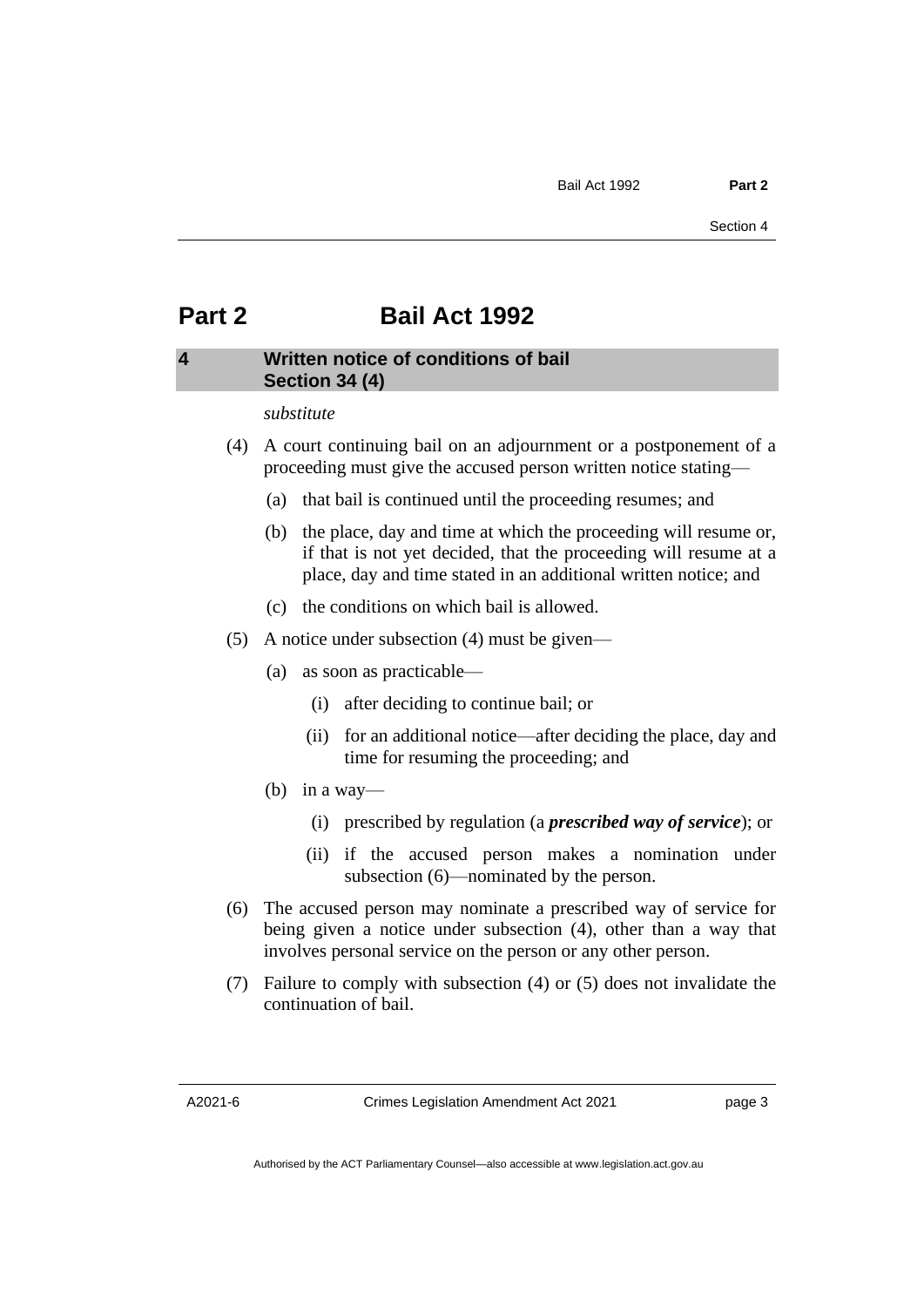Part 3 **Bail Regulation 1992** 

Section 5

# <span id="page-5-0"></span>**Part 3 Bail Regulation 1992**

<span id="page-5-1"></span>

| 5 | <b>Section 4 heading</b> |
|---|--------------------------|
|   |                          |

*substitute*

**4 Service of notice—Act, section 34 (5) (b) (i)**

page 4 Crimes Legislation Amendment Act 2021

A2021-6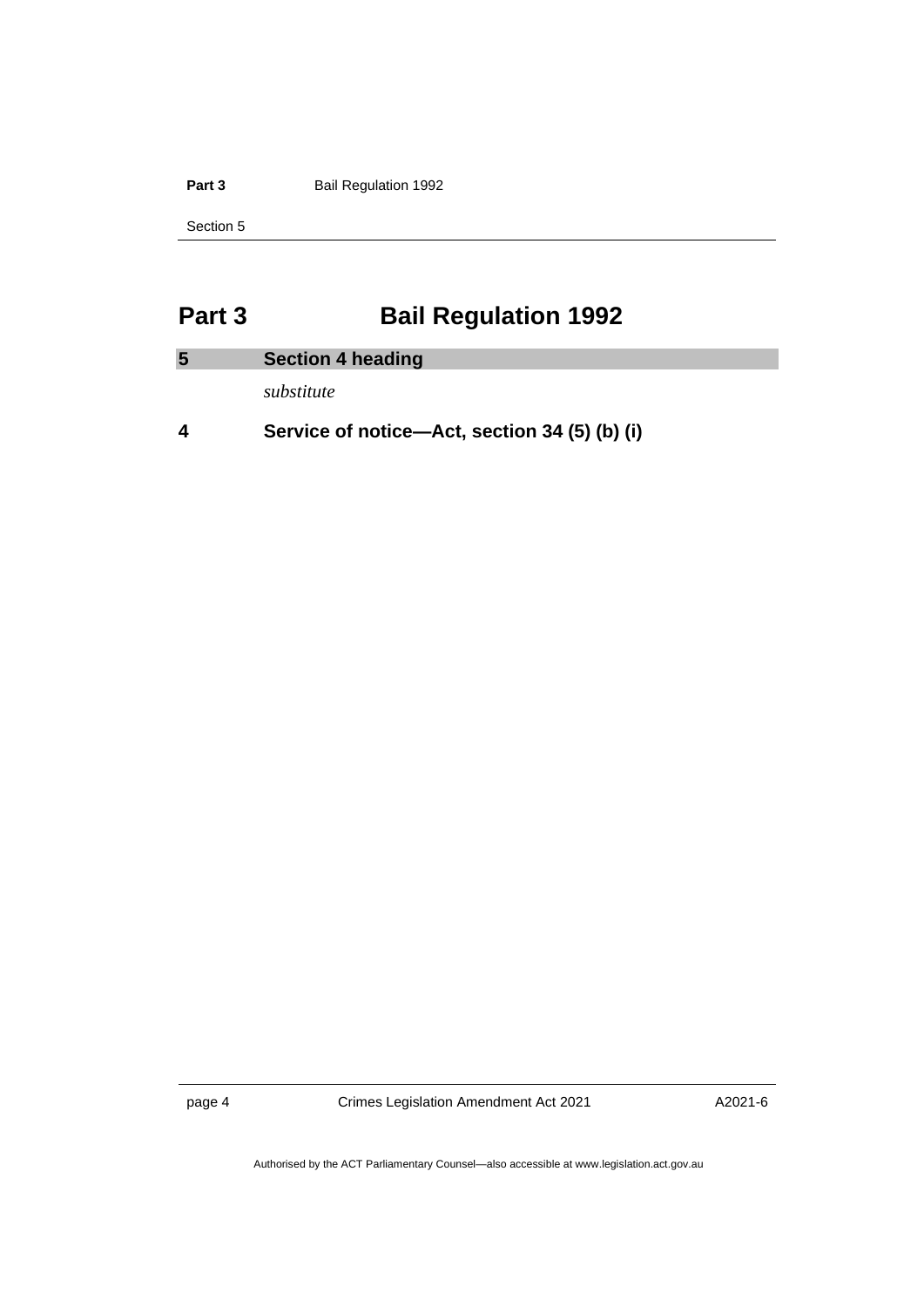# <span id="page-6-0"></span>**Part 4 Confiscation of Criminal Assets Act 2003**

## <span id="page-6-1"></span>**6 Making of exclusion orders—ordinary offences Section 76 (1) (a)**

*after*

applied for

*insert*

under section 26 (Restraining orders over other property application)

### <span id="page-6-2"></span>**7 Section 76 (1) (b)**

*after*

(but not forfeited)

*insert*

under an order under section 31 (Restraining orders over other property—making)

## <span id="page-6-3"></span>**8 Making of exclusion orders—serious offences Section 77 (1) (a)**

*after*

applied for

*insert*

under section 26 (Restraining orders over other property application)

page 5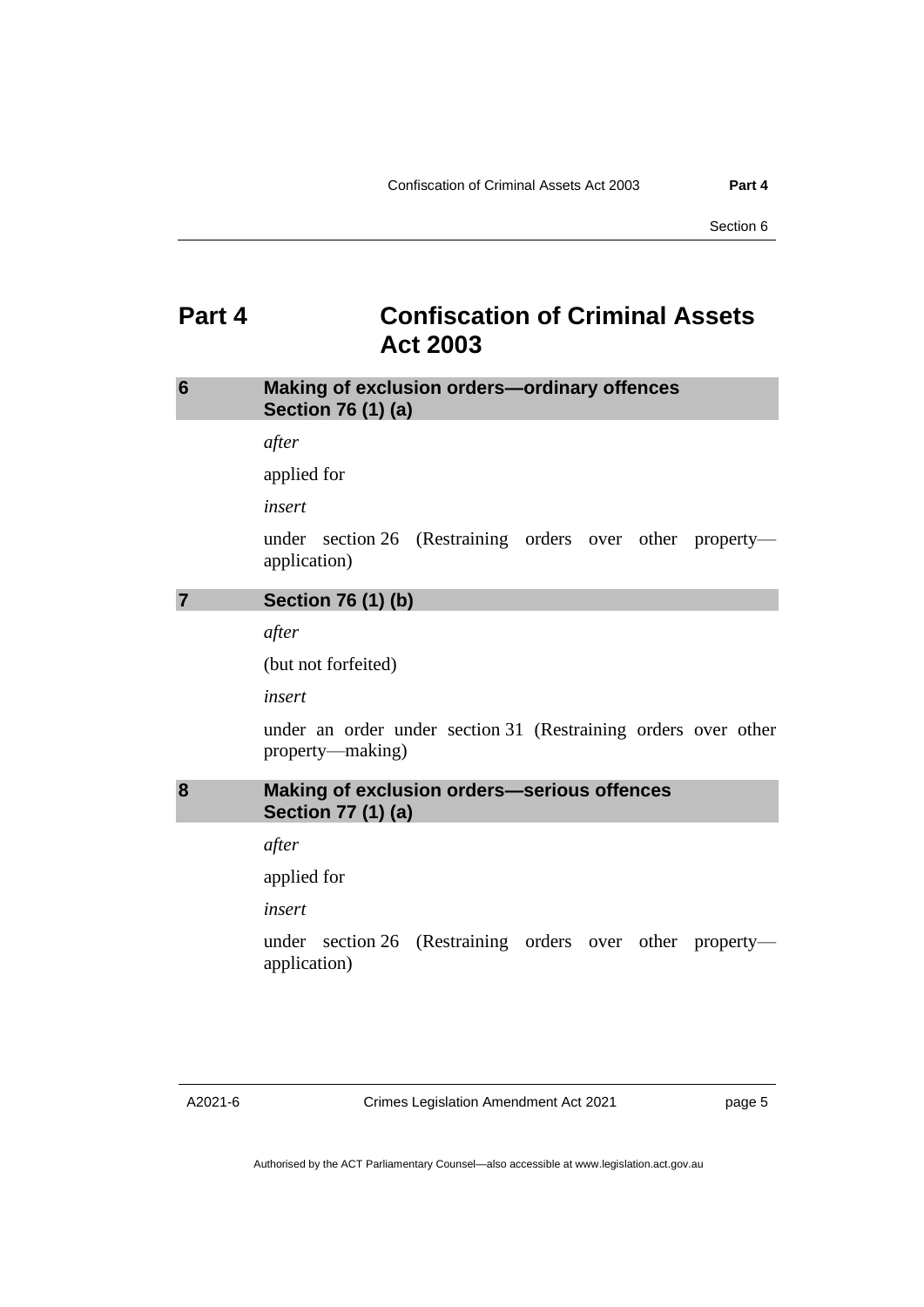#### **Part 4** Confiscation of Criminal Assets Act 2003

Section 9

<span id="page-7-0"></span>**9 Section 77 (1) (b)**

*after*

(but not forfeited)

*insert*

under an order under section 31 (Restraining orders over other property—making)

page 6 Crimes Legislation Amendment Act 2021

A2021-6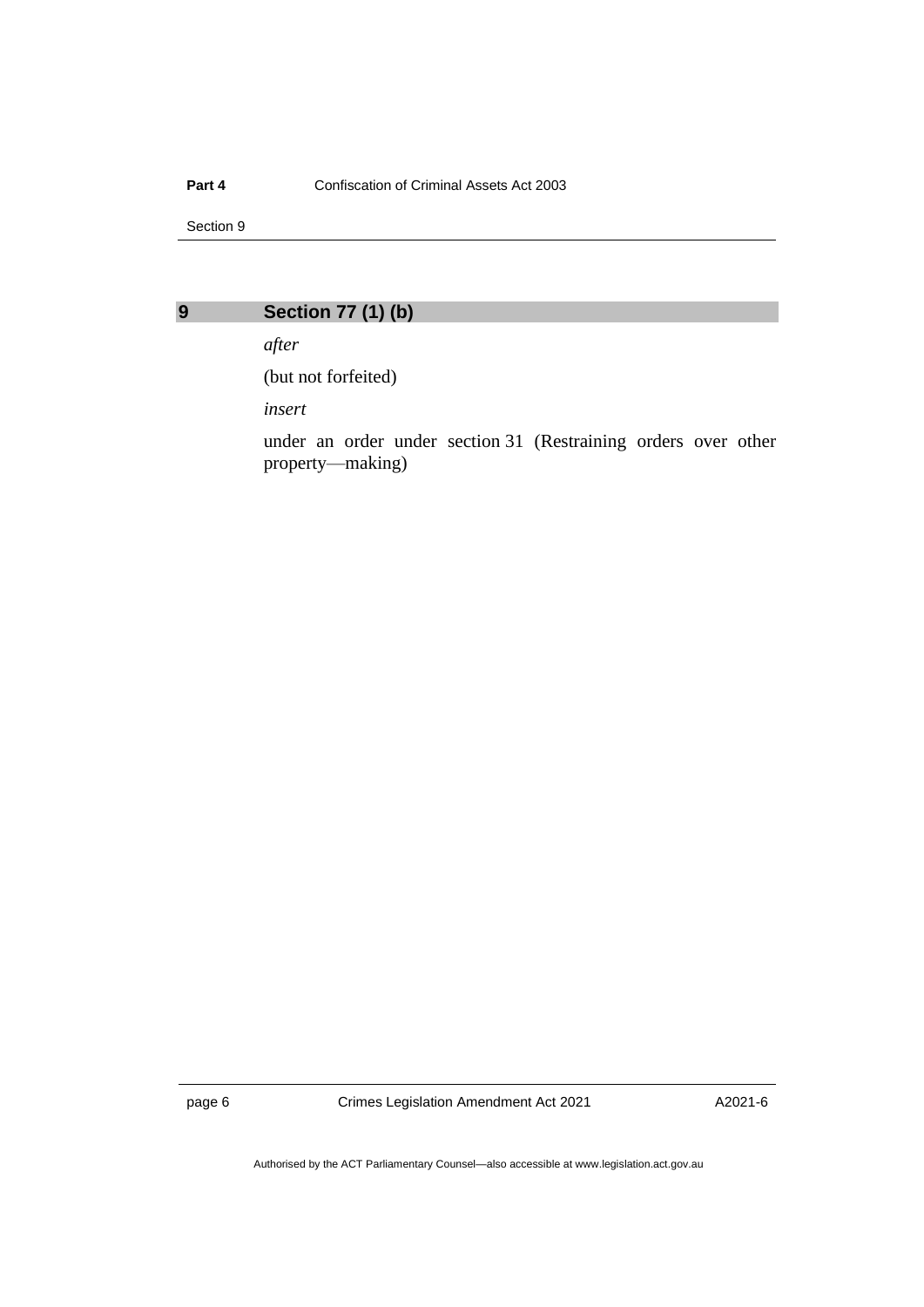# <span id="page-8-0"></span>**Part 5 Crimes (Sentence Administration) Act 2005**

## <span id="page-8-1"></span>**10 Corrections officers to report breach of intensive correction order obligations Section 59 (2)**

*substitute*

- (2) The corrections officer must report the belief to—
	- (a) the board; or
	- (b) if the belief is that the offender was convicted or found guilty of an offence mentioned in section 65 (1) by a court other than an ACT court—the sentencing court.

## <span id="page-8-2"></span>**11 Arrest without warrant—breach of intensive correction order obligations Section 60 (3) and (4)**

*substitute*

- (3) A police officer who arrests an offender under this section must, as soon as practicable, bring the offender before—
	- (a) the board; or
	- (b) if section 65 would apply because of the breach—the sentencing court.
- (4) However, if the board or sentencing court is not sitting, the police officer must, as soon as practicable, bring the offender before a magistrate for a decision in relation to bail until the offender can be brought before the board or sentencing court.

*Note* For remanding or granting bail to the offender, see the *[Bail Act](http://www.legislation.act.gov.au/a/1992-8) 1992*.

A2021-6

page 7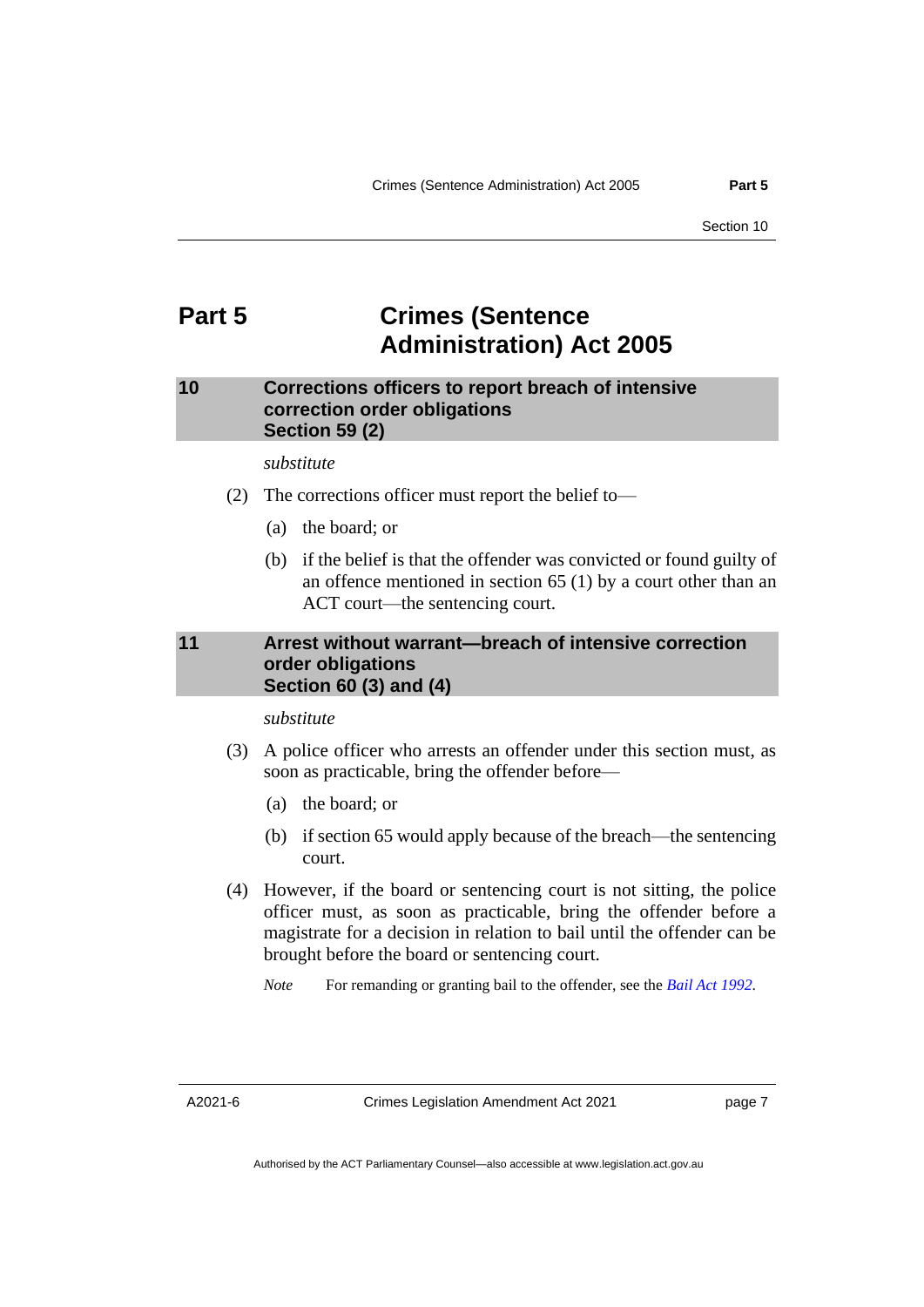## <span id="page-9-0"></span>**12 Arrest warrant—breach of intensive correction order obligations Section 61 (2) (d)**

*after*

the board

*insert*

or sentencing court

### <span id="page-9-1"></span>**13 Section 61 (3) and note**

#### *substitute*

- (3) A police officer who arrests the offender under the warrant must, as soon as practicable, bring the offender before—
	- (a) the board; or
	- (b) if section 65 would apply because of the breach—the sentencing court.
- (4) However, if the board or sentencing court is not sitting, the police officer must, as soon as practicable, bring the offender before a magistrate for a decision in relation to bail until the offender can be brought before the board or sentencing court.
	- *Note* For remanding or granting bail to the offender, see the *[Bail Act](http://www.legislation.act.gov.au/a/1992-8) 1992*.

## <span id="page-9-2"></span>**14 Board inquiry—breach of intensive correction order obligations Section 62 (3), note**

#### *substitute*

*Note* Section 65 requires a court to cancel the offender's intensive correction order in certain circumstances.

page 8 Crimes Legislation Amendment Act 2021

A2021-6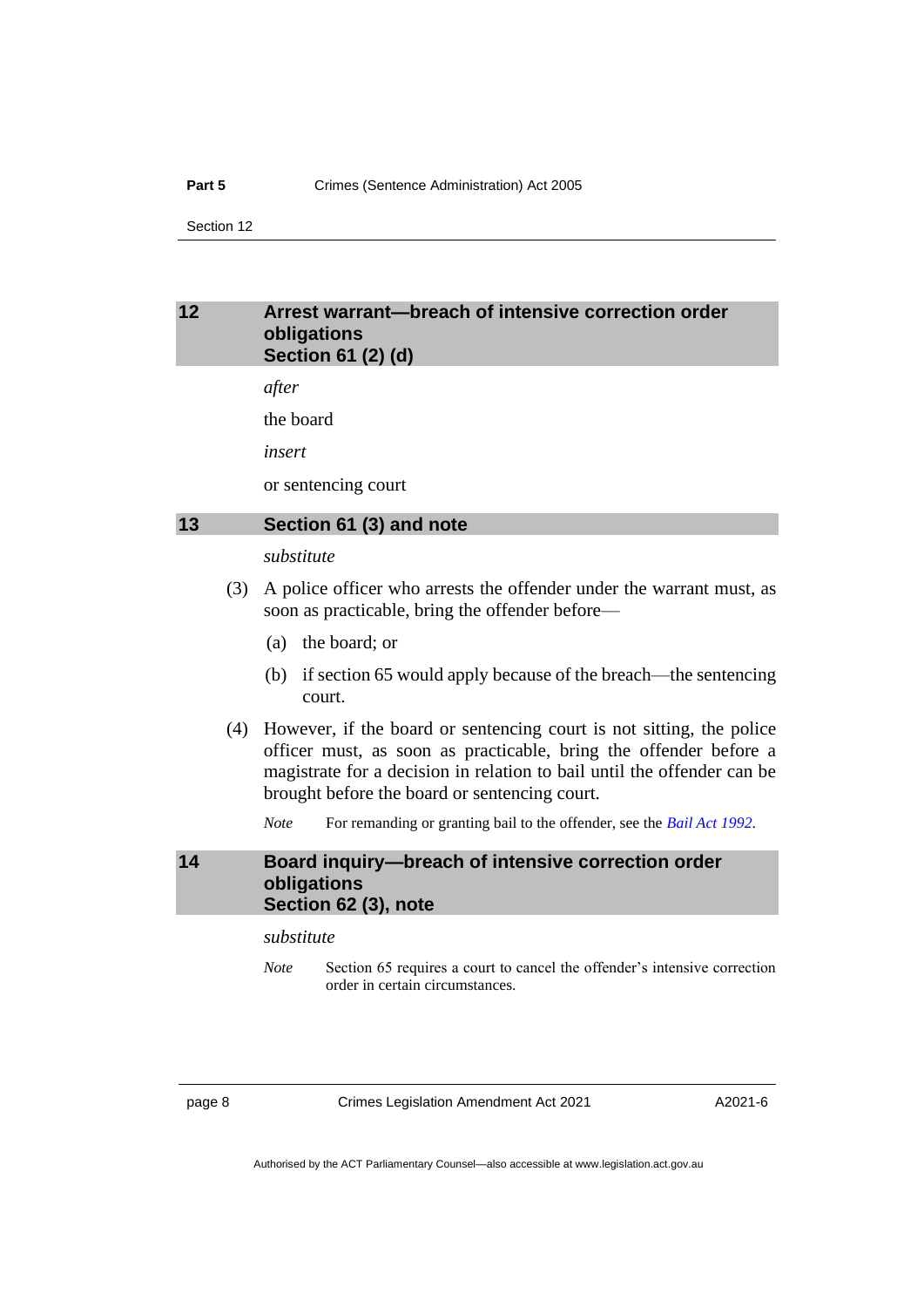## <span id="page-10-0"></span>**15 Board powers—breach of intensive correction order obligations Section 64 (2) (c), note**

#### *substitute*

*Note* Section 65 requires a court to cancel the offender's intensive correction order in certain circumstances and s 66 requires the board to cancel the order if the offender withdraws consent.

## <span id="page-10-1"></span>**16 Cancellation of intensive correction order on further conviction etc New section 65 (2A) and (2B)**

*insert*

- (2A) If the offender is convicted or found guilty of an offence mentioned in subsection (1) by the Supreme Court and the intensive correction order was made by the Magistrates Court, the Supreme Court is taken to be the sentencing court for this section.
- (2B) If the offender is convicted or found guilty of an offence mentioned in subsection (1) by the Magistrates Court and the intensive correction order was made or amended by the Supreme Court—
	- (a) the Supreme Court is taken to be the sentencing court for this section; and
	- (b) the Magistrates Court—
		- (i) must, in addition to dealing with the offender for the offence mentioned in subsection (1), commit the offender to the Supreme Court to be dealt with in accordance with subsection (2); and
		- (ii) may remand the offender in custody until the offender can be brought before the Supreme Court.
			- *Note* For remanding or granting bail to the offender, see the *[Bail](http://www.legislation.act.gov.au/a/1992-8)  Act [1992](http://www.legislation.act.gov.au/a/1992-8)*.

A2021-6

Crimes Legislation Amendment Act 2021

page 9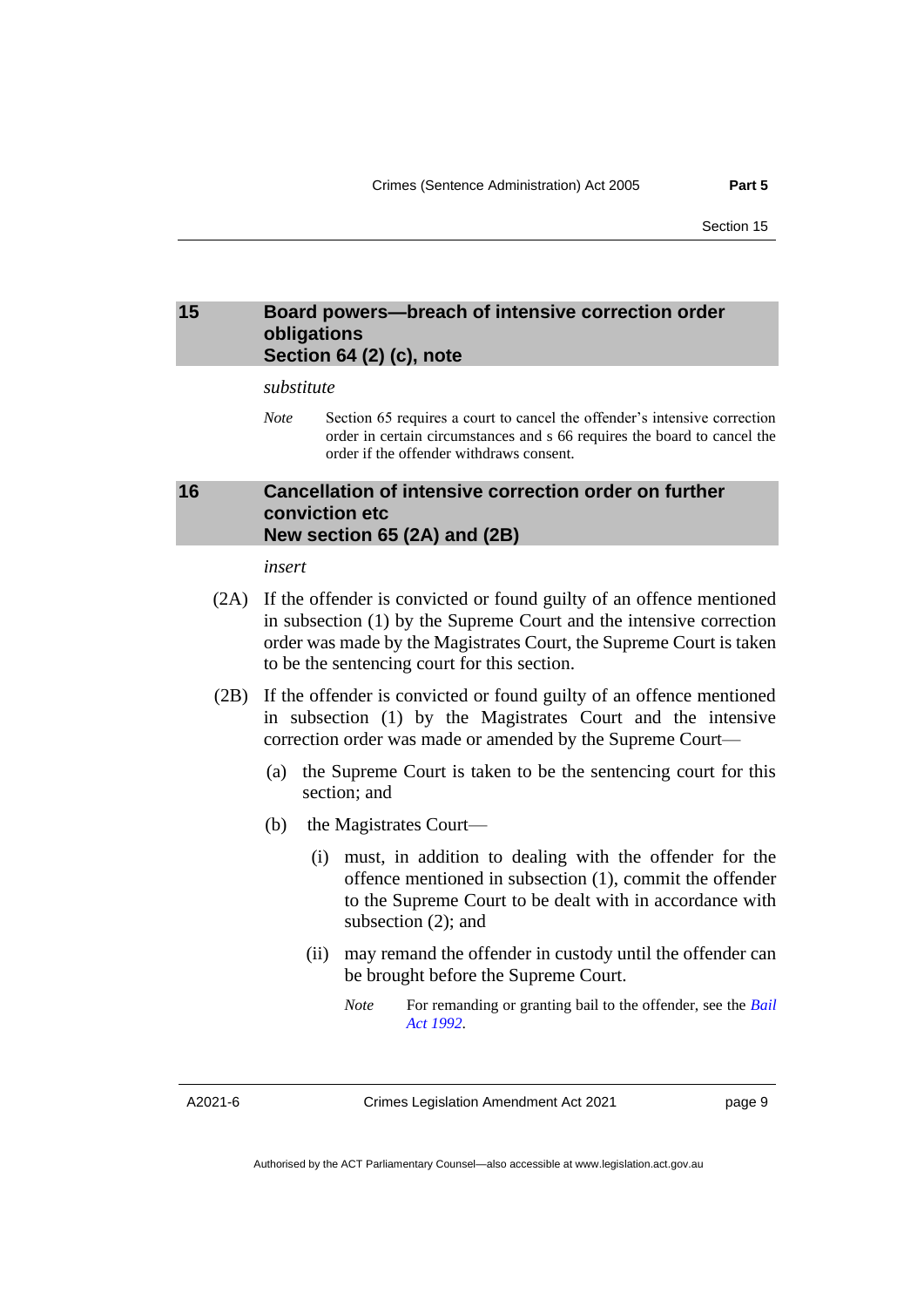## <span id="page-11-0"></span>**17 New section 65 (6)**

#### *insert*

(6) If the offender is convicted or found guilty of an offence mentioned in subsection (1) by a court other than an ACT court, the board must refer the offender to the sentencing court as soon practicable after becoming aware of the conviction or finding of guilt.

page 10 Crimes Legislation Amendment Act 2021

A2021-6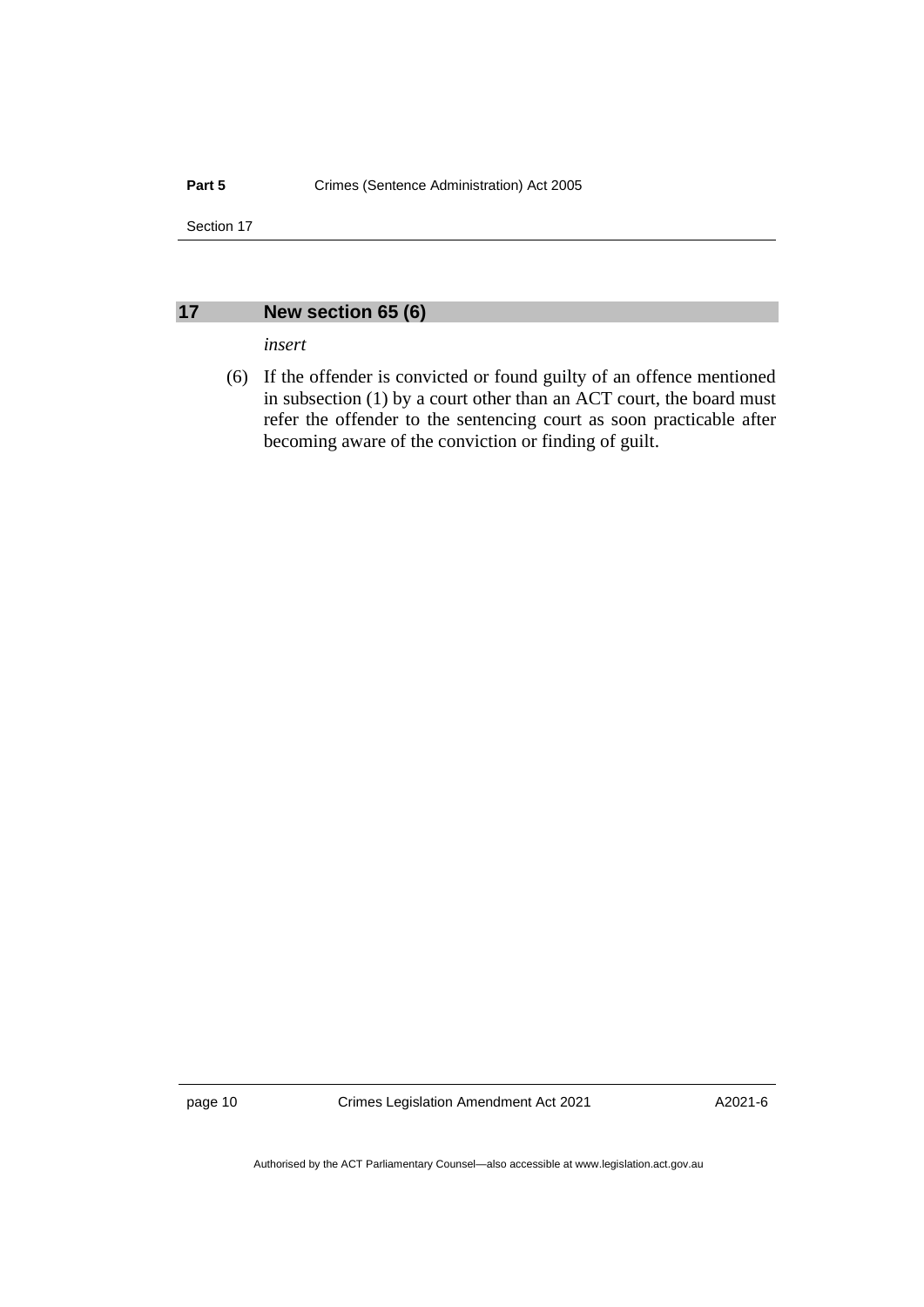# <span id="page-12-0"></span>**Part 6 Criminal Code 2002**

<span id="page-12-1"></span>

| 18 | <b>Serious vilification</b><br>Section 750 (2), definition of <i>threatening act</i> ,<br>paragraph (a) |
|----|---------------------------------------------------------------------------------------------------------|
|    | omit                                                                                                    |

(vi)

*substitute*

(vii)

A2021-6

Crimes Legislation Amendment Act 2021

page 11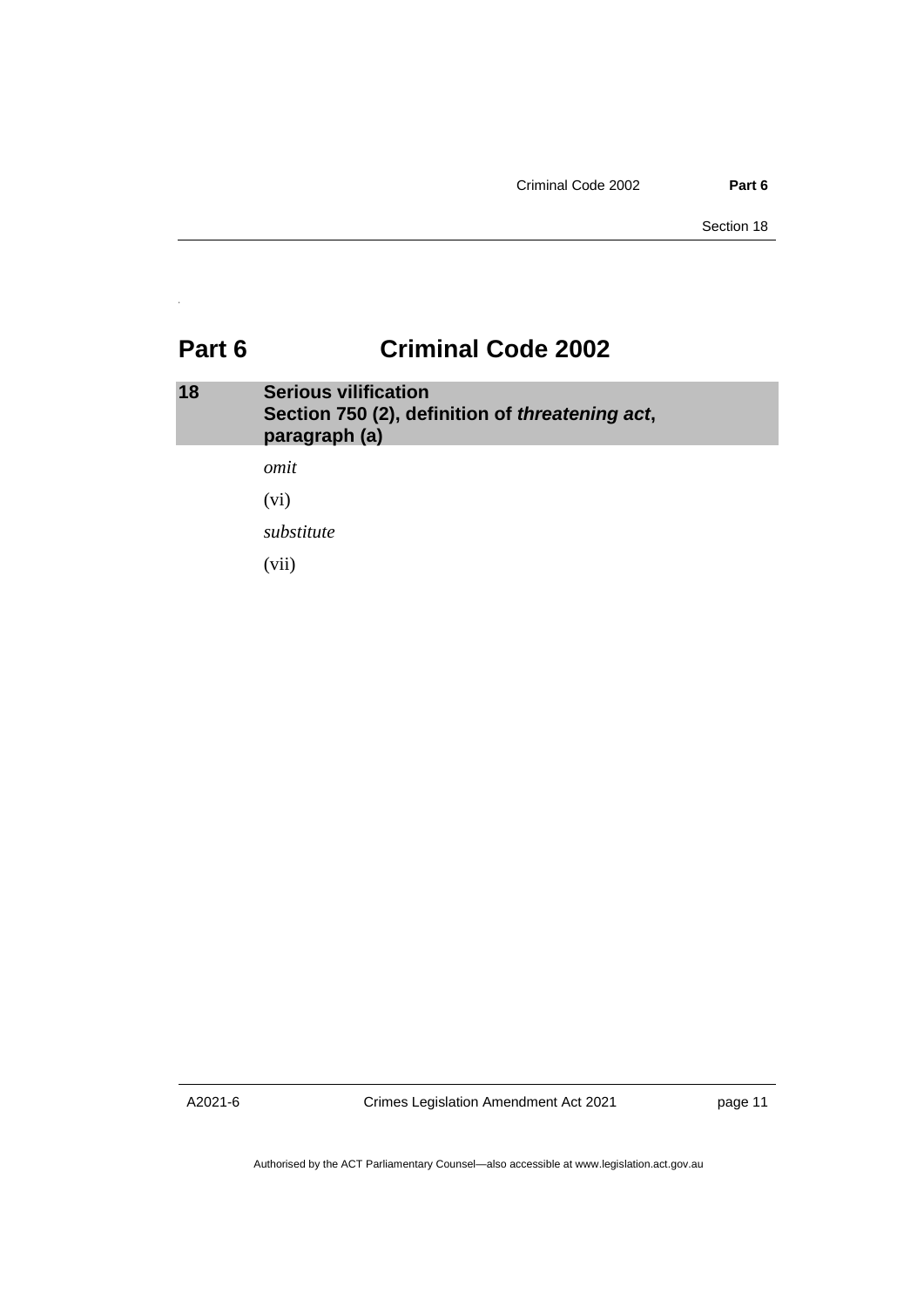#### **Part 7** Magistrates Court Act 1930

Section 19

# <span id="page-13-0"></span>**Part 7 Magistrates Court Act 1930**

## <span id="page-13-1"></span>**19 Institution of appeal Section 209 (1)**

#### *substitute*

- (1) An appeal must be instituted by the appellant filing a notice of appeal in the office of the registrar of the Supreme Court—
	- (a) for an appeal mentioned in section  $208(1)$  (b)—within 28 days after the sentence or penalty is imposed in relation to the conviction, or within any further time the Supreme Court allows; and
	- (b) for any other appeal—within 28 days after the order or decision is made, or the sentence or penalty is imposed, or within any further time the Supreme Court allows.

page 12 Crimes Legislation Amendment Act 2021

A2021-6